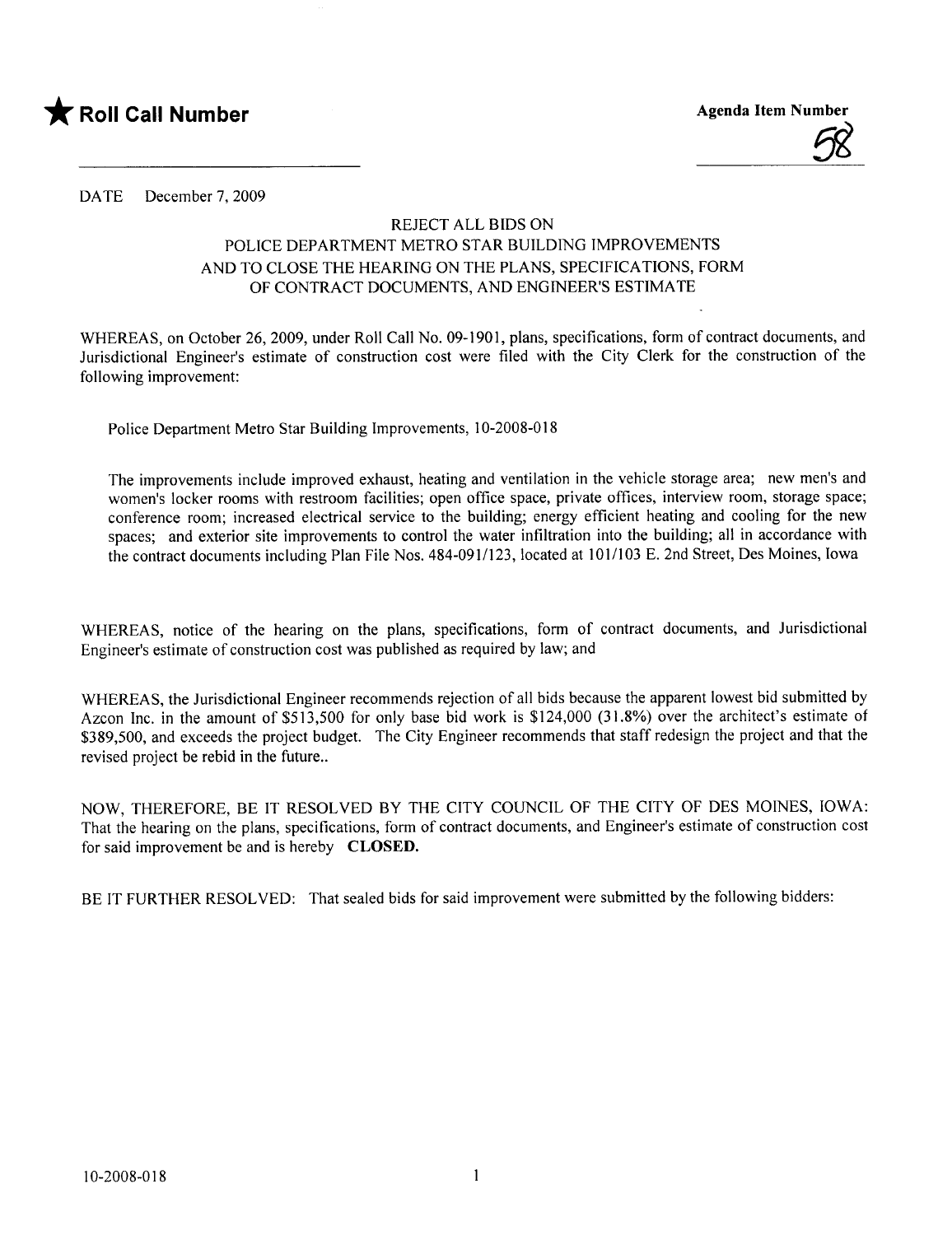## \* Roll Call Number Agenda Item Number



DATE December 7, 2009 Edge Commercial Grimes, IA Bid read under advisement West Des Moines, IA Azcon Inc. Munro Construction Co. Johnston,IA Bergstrom Construction, Inc. Des Moines, IA Larson & Larson Construction LLC Urbandale, IA Pro Commercial, LLC Huxley, IA Rochon Corporation of Iowa, Inc. Urbandale, IA Breiholz Construction Co. Des Moines, IA Ruepke Construction Company, Inc. Derby, IA

which were received and opened at a public meeting presided over by the Jurisdictional Engineer in the City Council Chambers, 2nd Floor, City Hal1, 400 Robert D. Ray Drive, Des Moines, Iowa at 11 :00 a.m. on November 24, 2009. Said bids and the attached tabulation of bids for said improvement be and are hereby accepted, received, and fied.

BE IT FURTHER RESOLVED: That al1 bids for said improvement, be and the same are hereby rejected because the apparent lowest bid submitted by Azcon Inc. in the amount of \$513,500 for only base bid work is \$124,000 (31.8%) over the architect's estimate of \$389,500, and exceeds the project budget. The City Engineer is directed to redesign the project and submit the revised project to the City Council for authorization to rebid the project in the future.

(Council Communication No.  $09-864$ )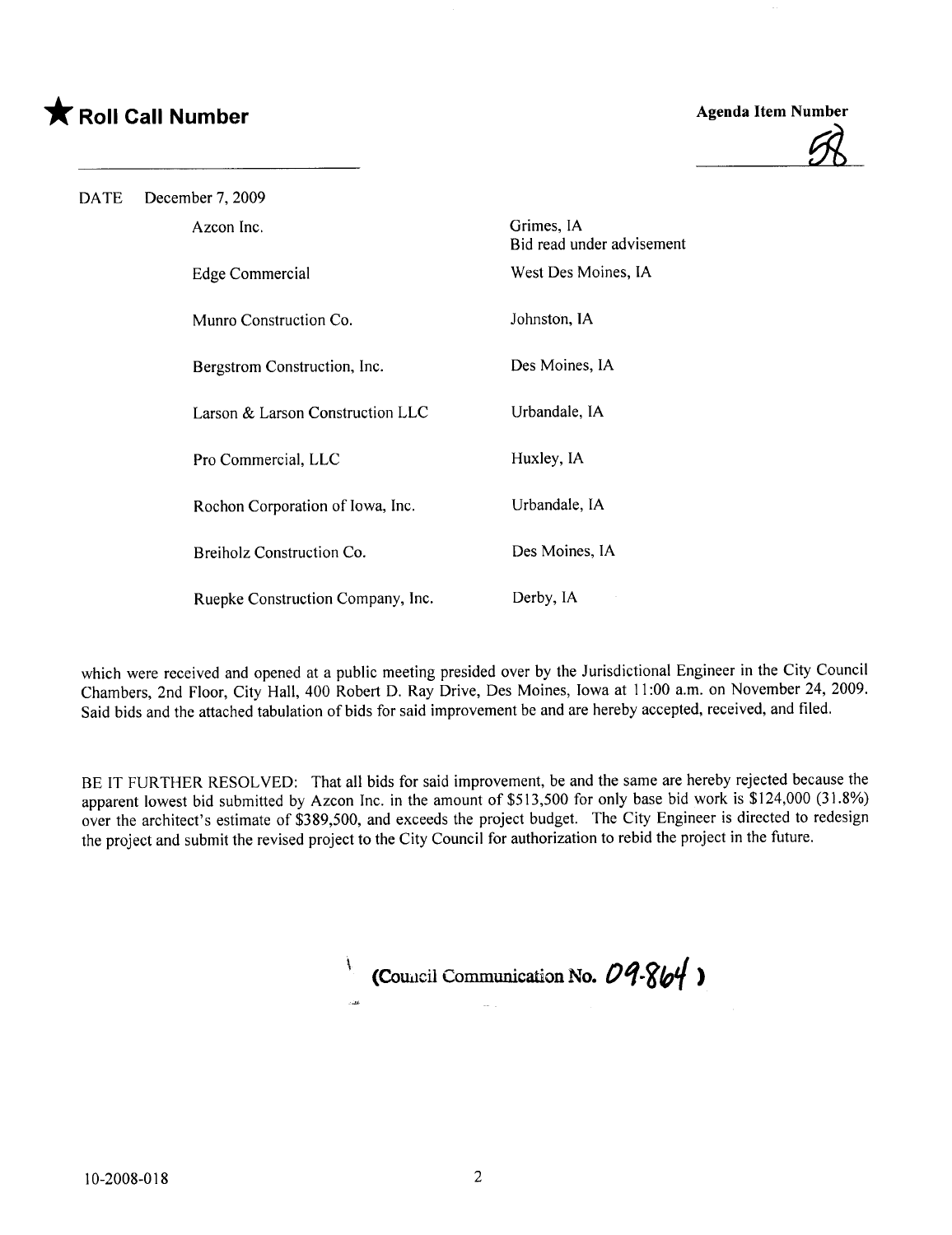## \* Roll Call Number Agenda Item Number



DATE December 7, 2009

Moved by to adopt.

FORM APPROVED Thursday Kathleen Vanderpool

Deputy City Attorney

~unding Source: 2009-2010 CIP, Page Building-7, Colosimo Property, BLD080, TlF-Backed G. O. Bonds

| <b>COUNCIL ACTION</b> | <b>YEAS</b> | <b>NAYS</b> | <b>PASS</b> | <b>ABSENT</b>   | I, Diane   |
|-----------------------|-------------|-------------|-------------|-----------------|------------|
| <b>COWNIE</b>         |             |             |             |                 | certify tl |
| <b>COLEMAN</b>        |             |             |             |                 | above da   |
| <b>HENSLEY</b>        |             |             |             |                 | adopted.   |
| <b>KIERNAN</b>        |             |             |             |                 |            |
| <b>MAHAFFEY</b>       |             |             |             |                 | IN WIT     |
| <b>MEYER</b>          |             |             |             |                 | and affi:  |
| <b>VLASSIS</b>        |             |             |             |                 |            |
| <b>TOTAL</b>          |             |             |             |                 |            |
| <b>MOTION CARRIED</b> |             |             |             | <b>APPROVED</b> |            |
|                       |             |             |             |                 |            |
|                       |             |             |             |                 |            |
|                       |             |             |             | Mayor           |            |

I, Diane Rauh, City Clerk of said City Council, hereby certify that at a meeting of the City Council, held on the above date, among other proceedings the above was adopted.

IN WITNESS WHEREOF, I have hereunto set my hand and affixed my seal the day and year first above written.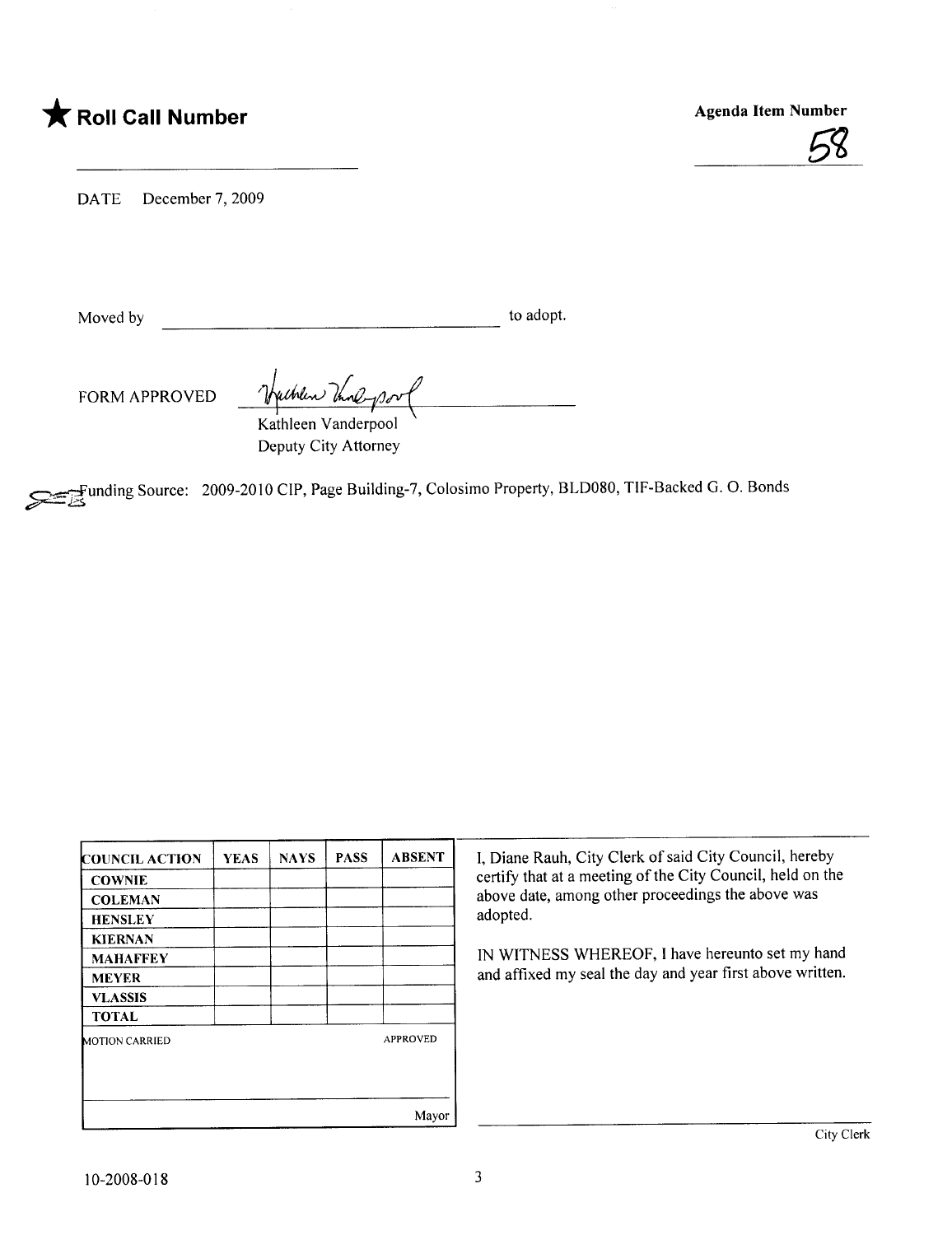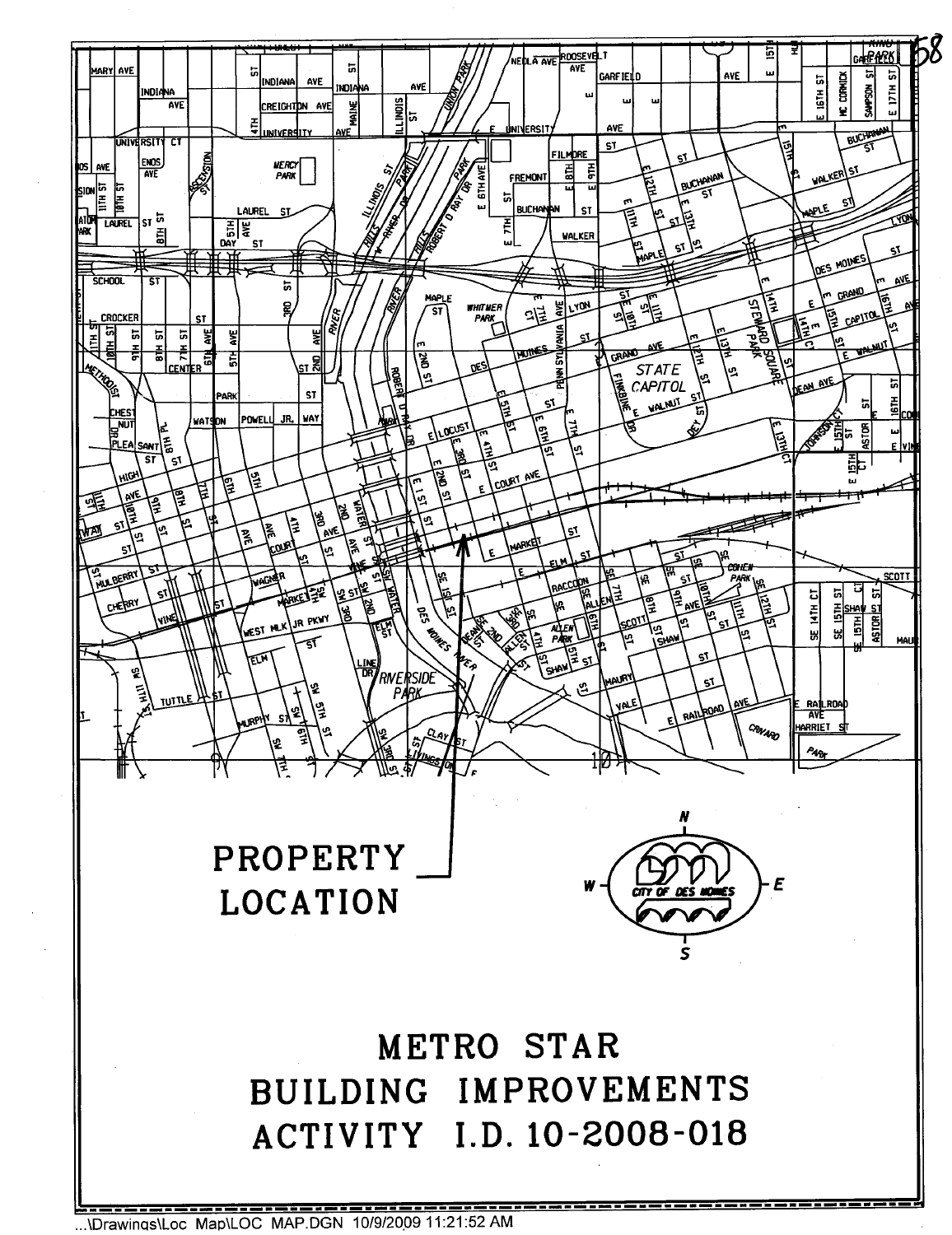| DEPARTMENT OF ENGINEERING<br>CITY OF DES MOINES, IOWA |                                                                                                                                                                                         | Activity ID: 10-2008-018<br>IDOT PROJ NO.: None<br>Bid Date: 11-23-09 |                                                                                                                                                           |                                                     |                                              |
|-------------------------------------------------------|-----------------------------------------------------------------------------------------------------------------------------------------------------------------------------------------|-----------------------------------------------------------------------|-----------------------------------------------------------------------------------------------------------------------------------------------------------|-----------------------------------------------------|----------------------------------------------|
| TABULATED BY: U                                       | $\sqrt[4]{}$<br>A MEDIED BY JOShan 7. 1862<br>Tenney                                                                                                                                    |                                                                       | AZCON Corporation<br>Grimes                                                                                                                               | Edge Commercial<br>West Des Moines                  | Munro Const. Co.<br>Johnston                 |
|                                                       | ESTIMATE<br>PROJECT: METRO STAR BUILDING IMPROVEMENTS<br>CONTRACTOR'S BID TABULATION                                                                                                    |                                                                       | <b>BID SECURITY</b><br><b>BID PRICE</b><br>10%                                                                                                            | <b>BID SECURITY</b><br><b>BID PRICE</b><br>10% Bond | BID SECURITY<br><b>BID PRICE</b><br>10% Bond |
| 国工<br>Base Bid                                        | As Described in Contract Documents, Metro Star Building Improvements, Complete as Specified.<br><b>DESCRIPTION</b>                                                                      | \$375,000.00<br><b>AMOUNT</b>                                         | \$499,000.00<br><b>AMOUNT</b>                                                                                                                             | \$559,130.00<br><b>AMOUNT</b>                       | \$599,900.00<br><b>AMOUNT</b>                |
| Allowances                                            | Carpet 540 SY @ \$20.00 per SY installed                                                                                                                                                | \$10,800.00                                                           | \$10,800.00                                                                                                                                               | \$10,800.00                                         | \$10,800.00                                  |
| $\sim$                                                | Vinyl Composition Tile 200 SF @ \$2.50 per SF installed                                                                                                                                 | \$500.00                                                              | \$500.00                                                                                                                                                  | \$500.00                                            | \$500.00                                     |
| c                                                     | Building permit fee, does not include mechanical, electrical or other permits                                                                                                           | \$3,200.00                                                            | \$3,200.00                                                                                                                                                | \$3,200.00                                          | \$3,200.00                                   |
|                                                       | TOTAL BASE BID PLUS ALLOWANCES                                                                                                                                                          | \$389,500.00                                                          | \$513,500.00                                                                                                                                              | \$573,630.00                                        | \$614,400.00                                 |
|                                                       | PERCENT OF ENGINEER'S ESTIMATE                                                                                                                                                          |                                                                       | +31.84%<br><b>NO1</b>                                                                                                                                     | +47.27%                                             | +57.74%                                      |
| $\overline{\phantom{0}}$<br>Alternate No.             | Enlarge the storage mezzanine                                                                                                                                                           | \$5,100.00<br><b>Add</b>                                              | \$4,070.00<br>Add                                                                                                                                         | \$3,546.00                                          | \$2,200.00                                   |
| Ν<br>Alternate No.                                    | to concrete masonry<br>Change walls indentified on 3A on sheet A102 from stud and gypsum board                                                                                          | \$10,000.00<br>Add                                                    | \$33,200.00<br>Add                                                                                                                                        | \$27,742.00                                         | \$24,000.00                                  |
| ო<br>Alternate No.                                    | Change floor finish in Restrooms 019a & 021 and Lockers 019b & 022 from painted concrete with<br>4" vinyl base to quartz epoxy system with quartz epoxy turned and coved up the wall 6" | \$5,700.00<br>Add                                                     | \$25,127.00<br>$\mathbf{S}_\mathbf{A}$ to<br>Add                                                                                                          | \$3,290.00                                          | \$4,500.00                                   |
| 4<br>Alternate No.                                    | Omit 2 hour fire<br>Extend automatic fire sprinkler system to provide coverage at Fire Area 1.<br>resistive construction at existing interior masonry wall.                             | \$6,000.00<br><b>Add</b>                                              | \$5,190.00<br>Add                                                                                                                                         | \$4,325.00                                          | \$4,500.00                                   |
|                                                       | TOTAL BASE BID PLUS ALTERNATES                                                                                                                                                          | \$416,300.00                                                          | \$581,087.00                                                                                                                                              | \$612,533.00                                        | \$649,600.00                                 |
|                                                       |                                                                                                                                                                                         |                                                                       | NOT LIST SUBS<br>SUBCONTRACT<br><b>WOULD HAVE</b><br>ORS BUT DID<br><b>ADVISEMENT</b><br>INDICATED IT<br><b>BID READ</b><br><b>BIDDER</b><br><b>UNDER</b> |                                                     |                                              |

Page 1

NOT LIST SUBS

 $58$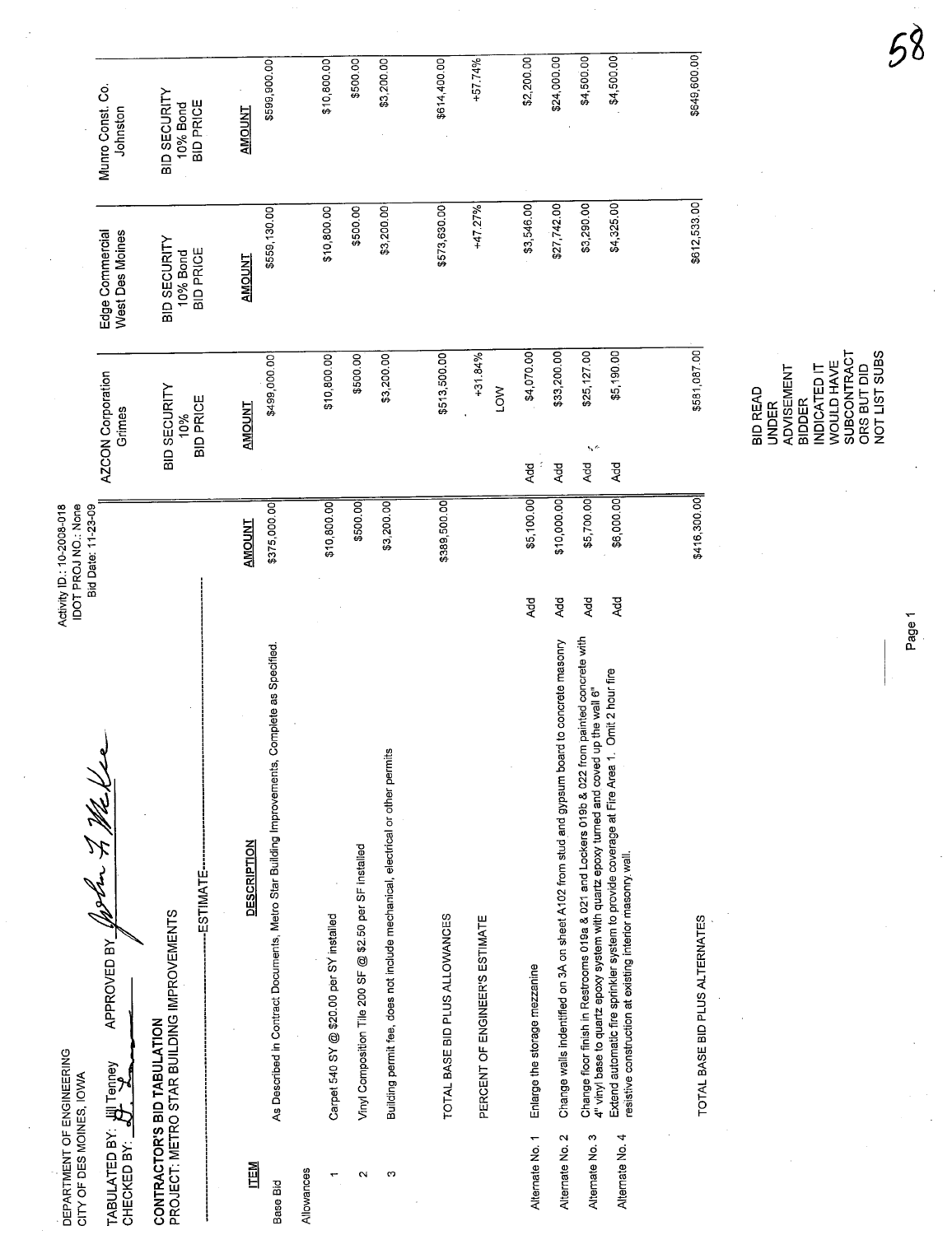| DEPARTMENT OF ENGINEERING<br>CITY OF DES MOINES, IOVA |                                                                                                                                                                                            | Activity ID: 10-2008-018<br>IDOT PROJ NO.: None |                                                     |                                              |                                              |  |
|-------------------------------------------------------|--------------------------------------------------------------------------------------------------------------------------------------------------------------------------------------------|-------------------------------------------------|-----------------------------------------------------|----------------------------------------------|----------------------------------------------|--|
| TABULATED BY: Jill Tenney<br>CHECKED BY:              | APPROVED BY JORN 7 Me Ker                                                                                                                                                                  | Bid Date: 11-23-09                              | Bergstrom Const., Inc.<br>Des Moines                | Larson & Larson Const.<br>Des Moines         | Pro Commercial, LLC<br>Huxley                |  |
|                                                       | PROJECT: METRO STAR BUILDING IMPROVEMENTS<br>CONTRACTOR'S BID TABULATION                                                                                                                   |                                                 | BID SECURITY<br><b>BID PRICE</b><br>10% Bond        | BID SECURITY<br><b>BID PRICE</b><br>10% Bond | BID SECURITY<br><b>BID PRICE</b><br>10% Bond |  |
|                                                       | ----ESTIMATE-                                                                                                                                                                              |                                                 |                                                     |                                              |                                              |  |
| <b>ILEW</b>                                           | <b>DESCRIPTION</b>                                                                                                                                                                         | <b>TNUOWA</b>                                   | <b>TNUONA</b>                                       | <b>AMOUNT</b>                                | <b>AMOUNT</b>                                |  |
| Base Bid                                              | As Described in Contract Documents, Metro Star Building Improvements, Complete as Specified                                                                                                | \$375,000.00                                    | \$603,330.00                                        | \$609,500.00                                 | \$609,966.00                                 |  |
| Allowances                                            |                                                                                                                                                                                            |                                                 |                                                     |                                              |                                              |  |
|                                                       | Carpet 540 SY @ \$20.00 per SY installed                                                                                                                                                   | \$10,800.00                                     | \$10,800.00                                         | \$10,800.00                                  | \$10,800.00                                  |  |
| $\mathbf{\Omega}$                                     | Vinyl Composition Tile 200 SF @ \$2.50 per SF installed                                                                                                                                    | \$500.00                                        | \$500.00                                            | \$500.00                                     | \$500.00                                     |  |
| S                                                     | Building permit fee, does not include mechanical, electrical or other permits                                                                                                              | \$3,200.00                                      | \$3,200.00                                          | \$3,200.00                                   | \$3,200.00                                   |  |
|                                                       |                                                                                                                                                                                            |                                                 |                                                     |                                              |                                              |  |
|                                                       | PLUS ALLOWANCES<br>TOTAL BASE BID                                                                                                                                                          | \$389,500.00                                    | \$617,830.00                                        | \$624,000.00                                 | \$624,466.00                                 |  |
|                                                       | GINEER'S ESTIMATE<br>PERCENT OF EN                                                                                                                                                         |                                                 | +58.62%                                             | +60.21%                                      | +60.33%                                      |  |
| Alternate No. 1                                       | Enlarge the storage mezzanine                                                                                                                                                              | \$5,100.00<br>Add                               | \$10,262.00<br>Add                                  | \$8,400.00                                   | \$4,700.00                                   |  |
| Alternate No. 2                                       | Change walls indentified on 3A on sheet A102 from stud and gypsum board to concrete masonry                                                                                                | \$10,000.00<br><b>Add</b>                       | \$19,564.00<br>Add                                  | \$3,600.00                                   | \$35,144.00                                  |  |
| Alternate No. 3                                       | painted concrete with<br>4" vinyl base to quartz epoxy system with quartz epoxy turned and coved up the wall 6"<br>Change floor finish in Restrooms 019a & 021 and Lockers 019b & 022 from | \$5,700.00<br><b>Add</b>                        | \$16,378.00<br>$\mathbf{s}_i$ $\mathbf{s}_i$<br>Add | \$2,600.00                                   | \$6,357.00                                   |  |
| Alternate No. 4                                       | Omit 2 hour fire<br>Extend automatic fire sprinkler system to provide coverage at Fire Area 1.<br>resistive construction at existing interior masonry wall                                 | \$6,000.00<br><b>Add</b>                        | \$5,717.00<br>ЪP                                    | -\$500.00                                    | \$11,581.00                                  |  |
|                                                       |                                                                                                                                                                                            |                                                 |                                                     |                                              |                                              |  |
|                                                       | PLUS ALTERNATES<br>TOTAL BASE BID                                                                                                                                                          | \$416,300.00                                    | \$669,751.00                                        | \$638,100.00                                 | \$659,086.00                                 |  |

Page **1** 

~oQ